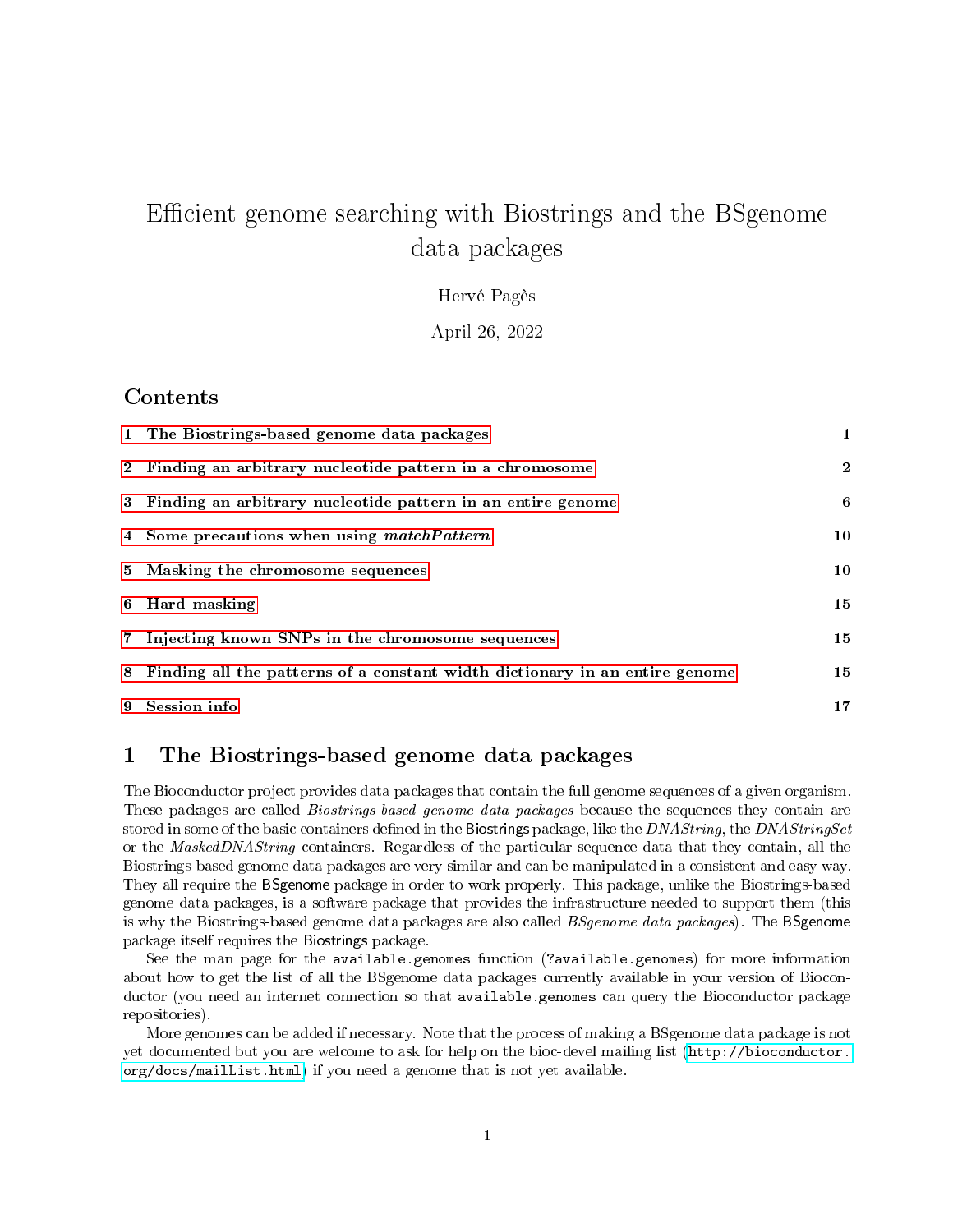#### <span id="page-1-0"></span>2 Finding an arbitrary nucleotide pattern in a chromosome

In this section we show how to find (or just count) the occurences of some arbitrary nucleotide pattern in a chromosome. The basic tool for this is the matchPattern (or countPattern) function from the Biostrings package.

First we need to install and load the BSgenome data package for the organism that we want to look at. In our case, we want to search chromosome I of *Caenorhabditis elegans*.

UCSC provides several versions of the C. elegans genome: ce1, ce2 and ce4. These versions correspond to different *releases* from WormBase, which are the WS100, WS120 and WS170 releases, respectively. See <http://genome.ucsc.edu/FAQ/FAQreleases#release1> for the list of all UCSC genome releases and for the correspondance between UCSC versions and release names.

The BSgenome data package for the ce2 genome is BSgenome.Celegans.UCSC.ce2. Note that ce1 and ce4 are not available in Bioconductor but they could be added if there is demand for them.

See ?available.genomes for how to install BSgenome.Celegans.UCSC.ce2. Then load the package and display the single object defined in it:

```
> library(BSgenome.Celegans.UCSC.ce2)
> ls("package:BSgenome.Celegans.UCSC.ce2")
[1] "BSgenome.Celegans.UCSC.ce2" "Celegans"
> genome <- BSgenome.Celegans.UCSC.ce2
> genome
Worm genome:
# organism: Caenorhabditis elegans (Worm)
# genome: ce2
# provider: UCSC
# release date: Mar. 2004
# 7 sequences:
# chrI chrII chrIII chrIV chrV chrX chrM
# (use 'seqnames()' to see all the sequence names, use the '$' or '[[' operator
# to access a given sequence)
  genome is a BSgenome object:
> class(genome)
[1] "BSgenome"
attr(,"package")
[1] "BSgenome"
```
When displayed, some basic information about the origin of the genome is shown (organism, genome, provider, etc...) followed by the index of *single* sequences and eventually an additional index of multiple sequences. Methods (adequately called *accessor methods*) are defined for individual access to this information:

```
> metadata(genome)
```
\$organism [1] "Caenorhabditis elegans"

\$common\_name [1] "Worm"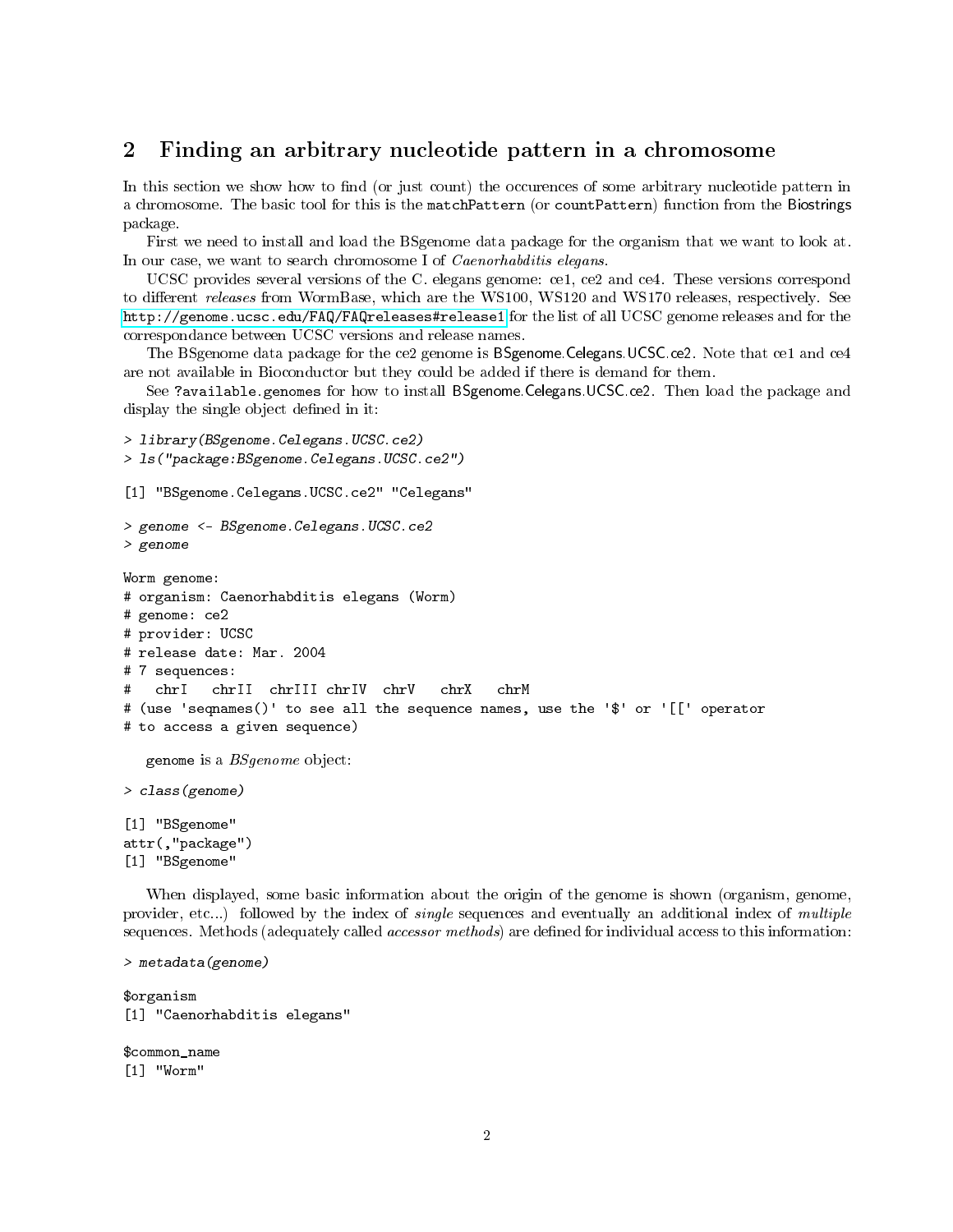| \$genome                |                                                               |       |     |  |        |
|-------------------------|---------------------------------------------------------------|-------|-----|--|--------|
| $\lceil 1 \rceil$ "ce2" |                                                               |       |     |  |        |
| \$provider              |                                                               |       |     |  |        |
| [1] "UCSC"              |                                                               |       |     |  |        |
| \$release date          |                                                               |       |     |  |        |
| $[1]$ "Mar. 2004"       |                                                               |       |     |  |        |
| \$source url            | [1] "http://hgdownload.cse.ucsc.edu/goldenPath/ce2/bigZips/"  |       |     |  |        |
|                         | > seqnames(genome)                                            |       |     |  |        |
|                         | [1] "chrI" "chrII" "chrIII" "chrIV" "chrV" "chrX"             |       |     |  | "chrM" |
| $>$ seqinfo(genome)     |                                                               |       |     |  |        |
|                         | Seqinfo object with 7 sequences (1 circular) from ce2 genome: |       |     |  |        |
|                         | seqnames seqlengths isCircular genome                         |       |     |  |        |
| chr1                    | 15080483                                                      | FALSE | ce2 |  |        |
|                         | chrII 15279308 FALSE ce2                                      |       |     |  |        |
|                         | chrIII 13783313 FALSE ce2                                     |       |     |  |        |
|                         | chrIV 17493791 FALSE ce2                                      |       |     |  |        |
|                         | chrV 20922231 FALSE ce2                                       |       |     |  |        |
|                         |                                                               |       | ce2 |  |        |
| chrM                    | 13794                                                         | TRUE  | ce2 |  |        |
|                         |                                                               |       |     |  |        |

See the man page for the *BSgenome* class (?BSgenome) for a complete list of accessor methods and their descriptions.

Now we are ready to display chromosome I:

> genome\$chrI

#### 15080483-letter DNAString object seq: GCCTAAGCCTAAGCCTAAGCCTAAGCCTAAGCCTAA...TTAGGCTTAGGCTTAGGCTTAGGTTTAGGCTTAGGC

Note that this chrI sequence corresponds to the *forward* strand (aka *direct* or *sense* or *positive* or *plus* strand) of chromosome I. UCSC, and genome providers in general, don't provide files containing the nucleotide sequence of the reverse strand (aka indirect or antisense or negative or minus or opposite strand) of the chromosomes because these sequences can be deduced from the *forward* sequences by taking their reverse complements. The BS genome data packages are no exceptions: they only provide the *forward* strand sequence of every chromosome. See ?reverseComplement for more details about the reverse complement of a DNAString object. It is important to remember that, in practice, the reverse strand sequence is almost never needed. The reason is that, in fact, a *reverse* strand analysis can (and should) always be transposed into a forward strand analysis. Therefore trying to compute the reverse strand sequence of an entire chromosome by applying reverseComplement to its *forward* strand sequence is almost always a bad idea. See the Finding an arbitrary nucleotide pattern in an entire genome section of this document for how to find arbitrary patterns in the reverse strand of a chromosome.

The number of bases in this sequence can be retrieved with:

```
> chrI <- genome$chrI
```

```
> length(chrI)
```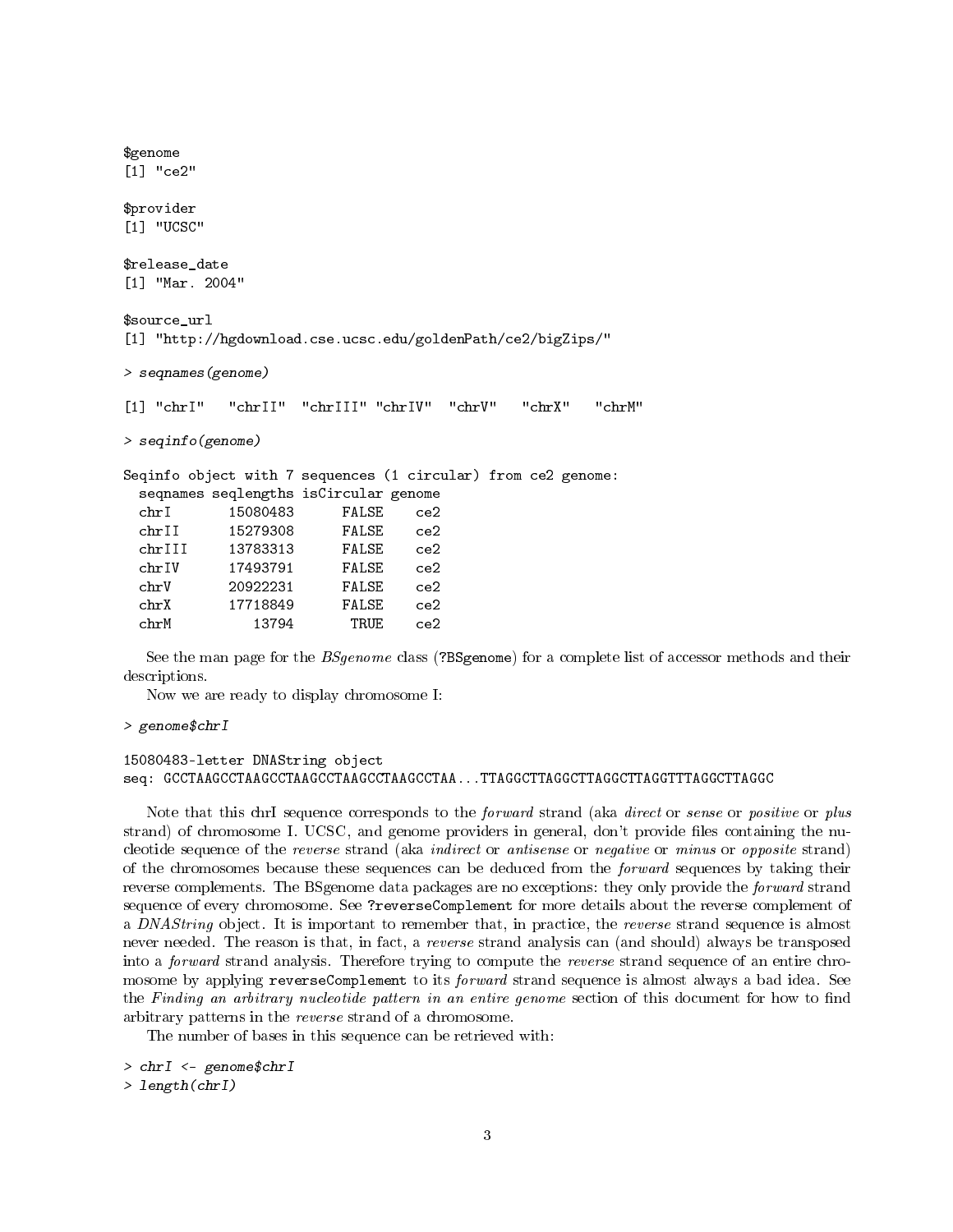[1] 15080483

Some basic stats:

```
> afI <- alphabetFrequency(chrI)
> afI
  A C G T M R W S Y K
4838561 2697177 2693544 4851201 0 0 0 0 0 0
  V H D B N - + .
  0 0 0 0 0 0 0 0
```

```
> sum(afI) == length(chrI)
```
[1] TRUE

Count all exact matches of pattern "ACCCAGGGC":

```
> p1 <- "ACCCAGGGC"
> countPattern(p1, chrI)
```
[1] 0

Like most pattern matching functions in Biostrings, the countPattern and matchPattern functions support *inexact* matching. One form of inexact matching is to allow a few mismatching letters per match. Here we allow at most one:

```
> countPattern(p1, chrI, max.mismatch=1)
```
[1] 235

With the matchPattern function, the locations of the matches are stored in an XStringViews object:

```
> m1 <- matchPattern(p1, chrI, max.mismatch=1)
> m1[4:6]
```

```
Views on a 15080483-letter DNAString subject
subject: GCCTAAGCCTAAGCCTAAGCCTAAGCCTAAGCCT...AGGCTTAGGCTTAGGCTTAGGTTTAGGCTTAGGC
views:
      start end width
```

```
[1] 187350 187358 9 [ACCCAAGGC]
[2] 213236 213244 9 [ACCCAGGGG]
[3] 424133 424141 9 [ACCCAGGAC]
```
> class(m1)

```
[1] "XStringViews"
attr(,"package")
[1] "Biostrings"
```
The mismatch function (new in Biostrings 2) returns the positions of the mismatching letters for each match:

```
> mismatch(p1, m1[4:6])
```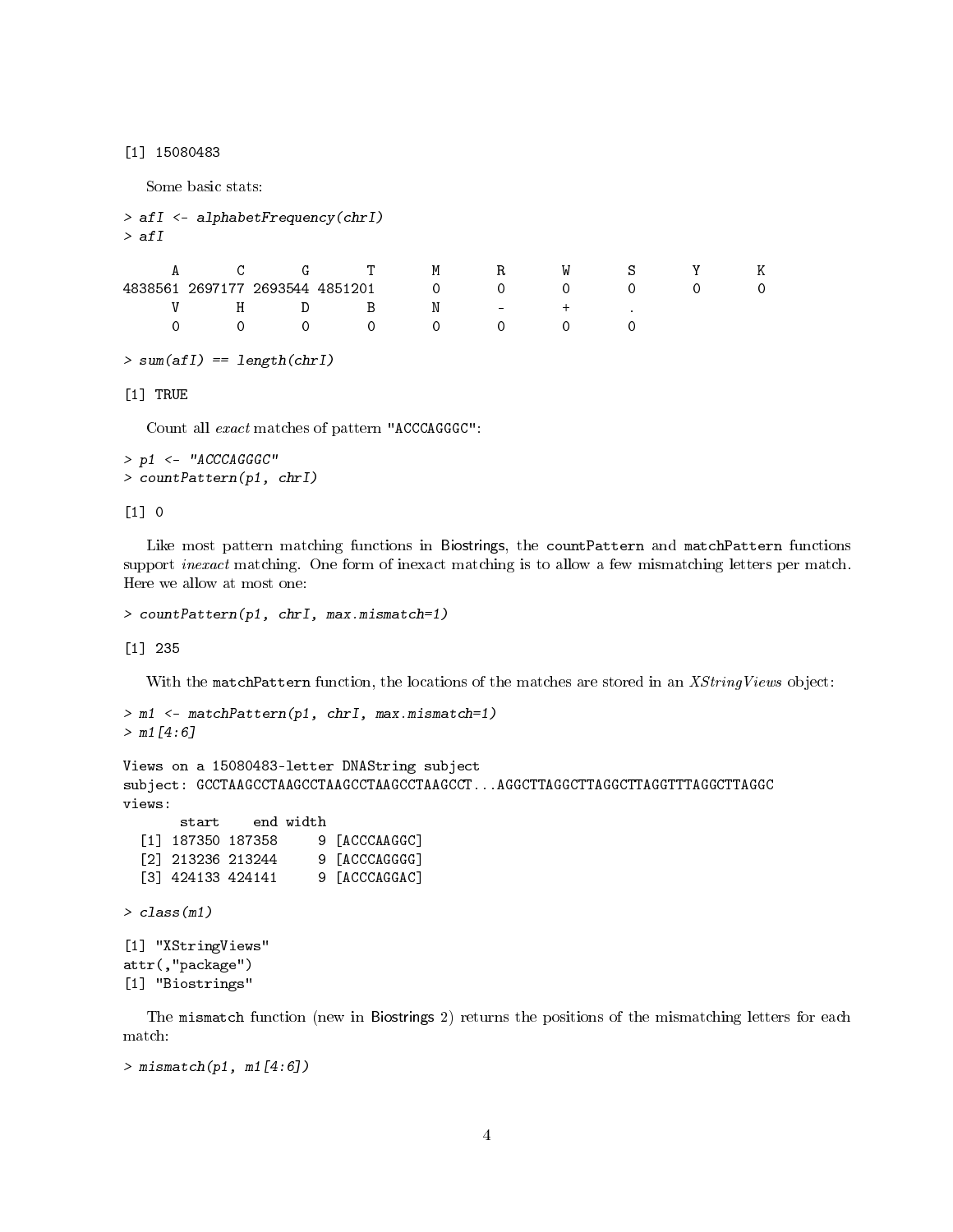$[$ [1]] [1] 6  $[$ [2]] [1] 9 [[3]] [1] 8

Note: The mismatch method is in fact a particular case of a (vectorized) *alignment* function where only "replacements" are allowed. Current implementation is slow but this will be addressed.

It may happen that a match is out of limits like in this example:

```
> p2 <- DNAString("AAGCCTAAGCCTAAGCCTAA")
> m2 <- matchPattern(p2, chrI, max.mismatch=2)
> m2[1:4]Views on a 15080483-letter DNAString subject
subject: GCCTAAGCCTAAGCCTAAGCCTAAGCCTAAGCCT...AGGCTTAGGCTTAGGCTTAGGTTTAGGCTTAGGC
views:
     start end width
  [1] -1 18 20 [ GCCTAAGCCTAAGCCTAA]
  [2] 5 24 20 [AAGCCTAAGCCTAAGCCTAA]
  [3] 11 30 20 [AAGCCTAAGCCTAAGCCTAA]
  [4] 17 36 20 [AAGCCTAAGCCTAAGCCTAA]
> p2 == m2[1:4][1] FALSE TRUE TRUE TRUE
> mismatch(p2, m2[1:4])
\lceil[1]]
[1] 1 2
[[2]]
integer(0)
[[3]]
integer(0)
[[4]]
integer(0)
```
The list of exact matches and the list of inexact matches can both be obtained with:

 $> m2[p2 == m2]$  $> m2[p2 := m2]$ 

Note that the length of  $m2[p2 == m2]$  should be equal to countPattern(p2, chrI,  $max.minsmatch=0$ ).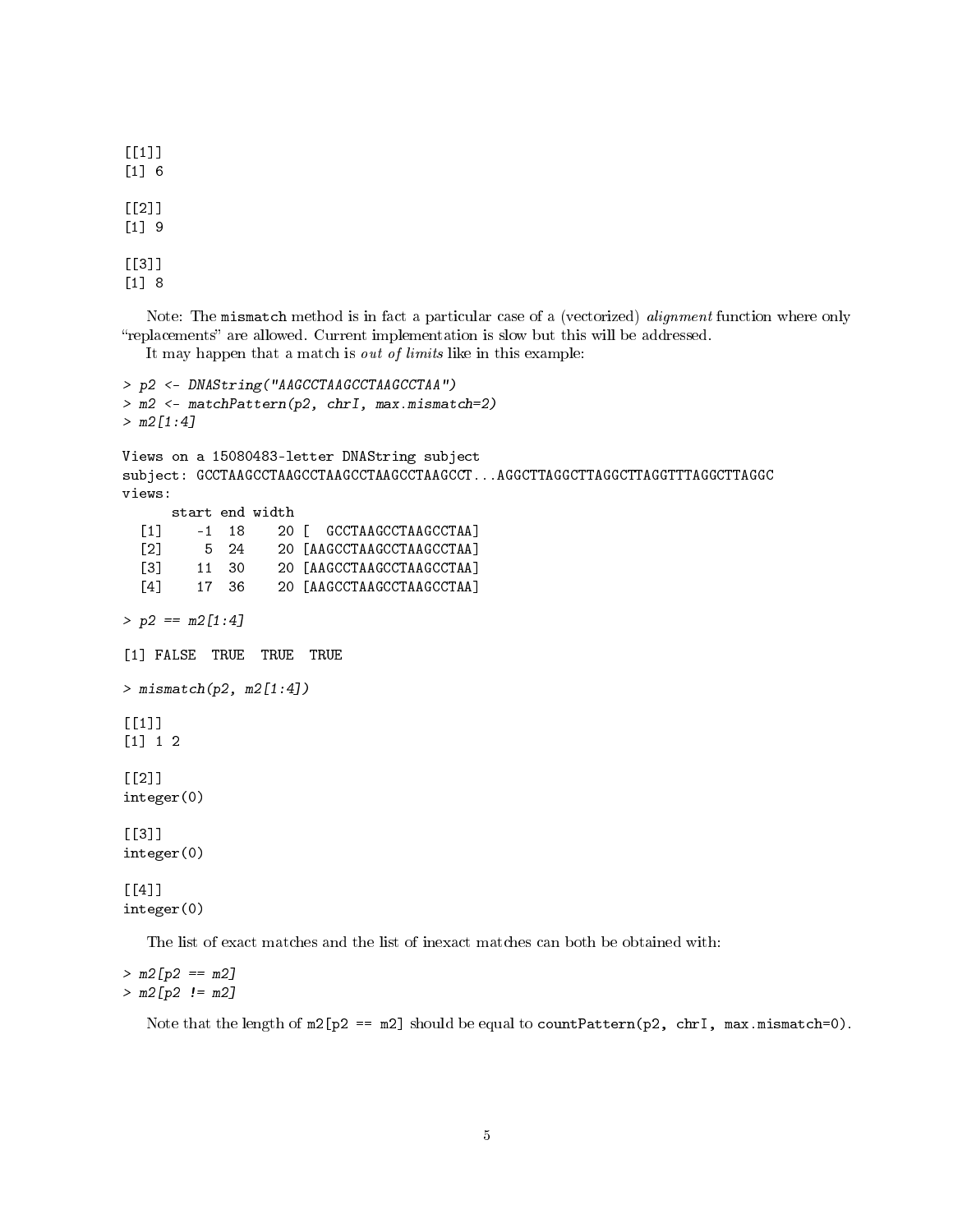#### <span id="page-5-0"></span>3 Finding an arbitrary nucleotide pattern in an entire genome

Now we want to extend our analysis to the *forward* and *reverse* strands of all the C. elegans chromosomes. More precisely, here is the analysis we want to perform:

- The input dictionary: Our input is a dictionary of 50 patterns. Each pattern is a short nucleotide sequence of 15 to 25 bases (As, Cs, Gs and Ts only, no Ns). It is stored in a FASTA file called "ce2dict0.fa". See the Finding all the patterns of a constant width dictionary in an entire genome section of this document for a very efficient way to deal with the special case where all the patterns in the input dictionary have the same length.
- $\bullet$  The target: Our target (or subject) is the *forward* and *reverse* strands of the seven C. elegans chromosomes (14 sequences in total). We want to find and report all occurences (or hits) of every pattern in the target. Note that a given pattern can have 0, 1 or several hits in 0, 1 or 2 strands of 0, 1 or several chromosomes.
- Exact or inexact matching? We are interested in exact matches only (for now).
- The output: We want to put the results of this analysis in a file so we can send it to our collaborators for some post analysis work. Our collaborators are not necessarily familiar with R or Bioconductor so dumping a high-level R object (like a list or a data frame) into an reda file is not an option. For maximum portability (one of our collaborators wants to use Microsoft Excel for the post analysis) we choose to put our results in a tabulated file where one line describes one hit. The columns (or fields) of this file will be (in this order):
	- seqname: the name of the chromosome where the hit occurs.
	- $-$  start: an integer giving the starting position of the hit.
	- $\epsilon$  end: an integer giving the ending position of the hit.
	- $s =$  strand: a plus (+) for a hit in the positive strand or a minus (-) for a hit in the negative strand.
	- $p =$  patternID: we use the unique ID provided for every pattern in the "ce2dict0.fa" file.

Let's start by loading the input dictionary with:

```
> ce2dict0_file <- system.file("extdata", "ce2dict0.fa", package="BSgenome")
> ce2dict0 <- readDNAStringSet(ce2dict0_file, "fasta")
> ce2dict0
DNAStringSet object of length 50:
   width seq names
[1] 18 GCGAAACTAGGAGAGGCT pattern01
[2] 25 CTGTTAGCTAATTTTAAAAATAAAT pattern02
[3] 24 ACTACCACCCAAATTTAGATATTC pattern03
[4] 24 AAATTTTTTTTGTTGCAAATTTGA pattern04
[5] 25 TCTTCTTGGCTTTGGTGGTACTTTT pattern05
... ... ...
[46] 24 TTTTGAACAAAGCATGTCTAACTA pattern46
[47] 20 TAAACGAATTTAGGATATAT pattern47 pattern47
[48] 19 AAGGACCAGGATTGGCACG pattern48
[49] 24 AAATAACTGCGTAAAAACACAATA pattern49
[50] 22 AAAATGCCGGAGCATTTTAAAG pattern50
```
Here is how we can write the functions that will perform our analysis: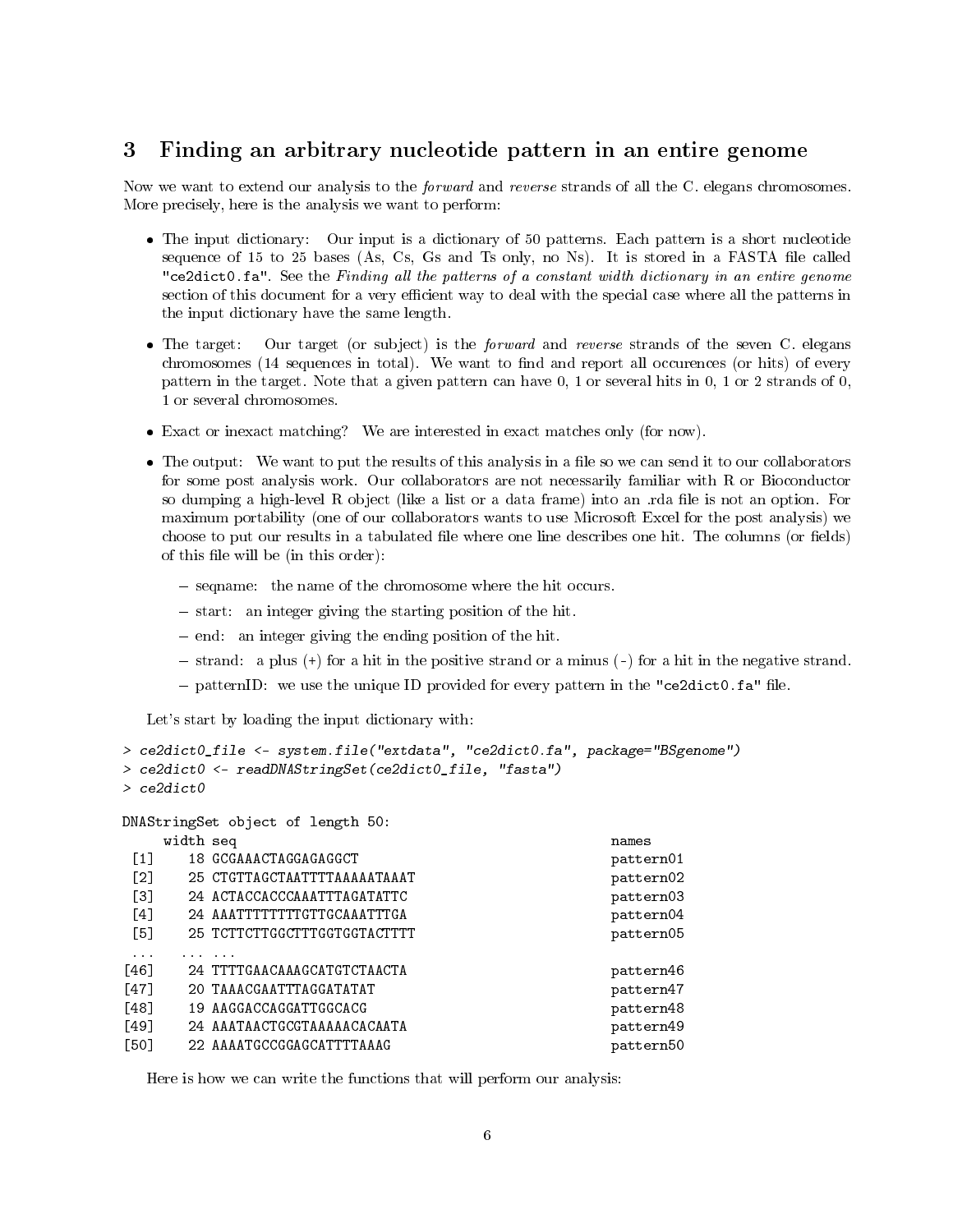```
> writeHits <- function(seqname, matches, strand, file="", append=FALSE)
+ {
+ if (file.exists(file) && !append)
+ warning("existing file ", file, " will be overwritten with 'append=FALSE'")
+ if (!file.exists(file) && append)
+ warning("new file ", file, " will have no header with 'append=TRUE'")
+ hits <- data.frame(seqname=rep.int(seqname, length(matches)),
+ start=start(matches),
+ end=end(matches),
+ strand=rep.int(strand, length(matches)),
+ patternID=names(matches),
+ check.names=FALSE)
+ write.table(hits, file=file, append=append, quote=FALSE, sep="\t",
+ row.names=FALSE, col.names=!append)
+ }
> runAnalysis1 <- function(dict0, outfile="")
+ {
+ library(BSgenome.Celegans.UCSC.ce2)
+ genome <- BSgenome.Celegans.UCSC.ce2
+ seqnames <- seqnames(genome)
+ seqnames_in1string <- paste(seqnames, collapse=", ")
+ cat("Target:", metadata(genome)$genome,
+ "chromosomes", seqnames_in1string, "\n")
+ append <- FALSE
+ for (seqname in seqnames) {
+ subject <- genome[[seqname]]
+ cat(">>> Finding all hits in chromosome", seqname, "...\n")
+ for (i in seq_len(length(dict0))) {
+ patternID <- names(dict0)[i]
+ pattern <- dict0[[i]]
+ plus_matches <- matchPattern(pattern, subject)
+ names(plus_matches) <- rep.int(patternID, length(plus_matches))
+ writeHits(seqname, plus_matches, "+", file=outfile, append=append)
+ append <- TRUE
+ rcpattern <- reverseComplement(pattern)
+ minus_matches <- matchPattern(rcpattern, subject)
+ names(minus_matches) <- rep.int(patternID, length(minus_matches))
+ writeHits(seqname, minus_matches, "-", file=outfile, append=append)
+ }
+ cat(">> DONE\n\rangle n"+ }
+ }
```
Some important notes about the implementation of the runAnalysis1 function:

- subject <- genome[[seqname]] is the code that actually loads a chromosome sequence into memory. Using only one sequence at a time is a good practice to avoid memory allocation problems on a machine with a limited amount of memory. For example, loading all the human chromosome sequences in memory would require more than 3GB of memory!
- We have 2 nested for loops: the outer loop walks thru the target (7 chromosomes) and the inner loop walks thru the set of patterns. Doing the other way around would be very inefficient, especially with a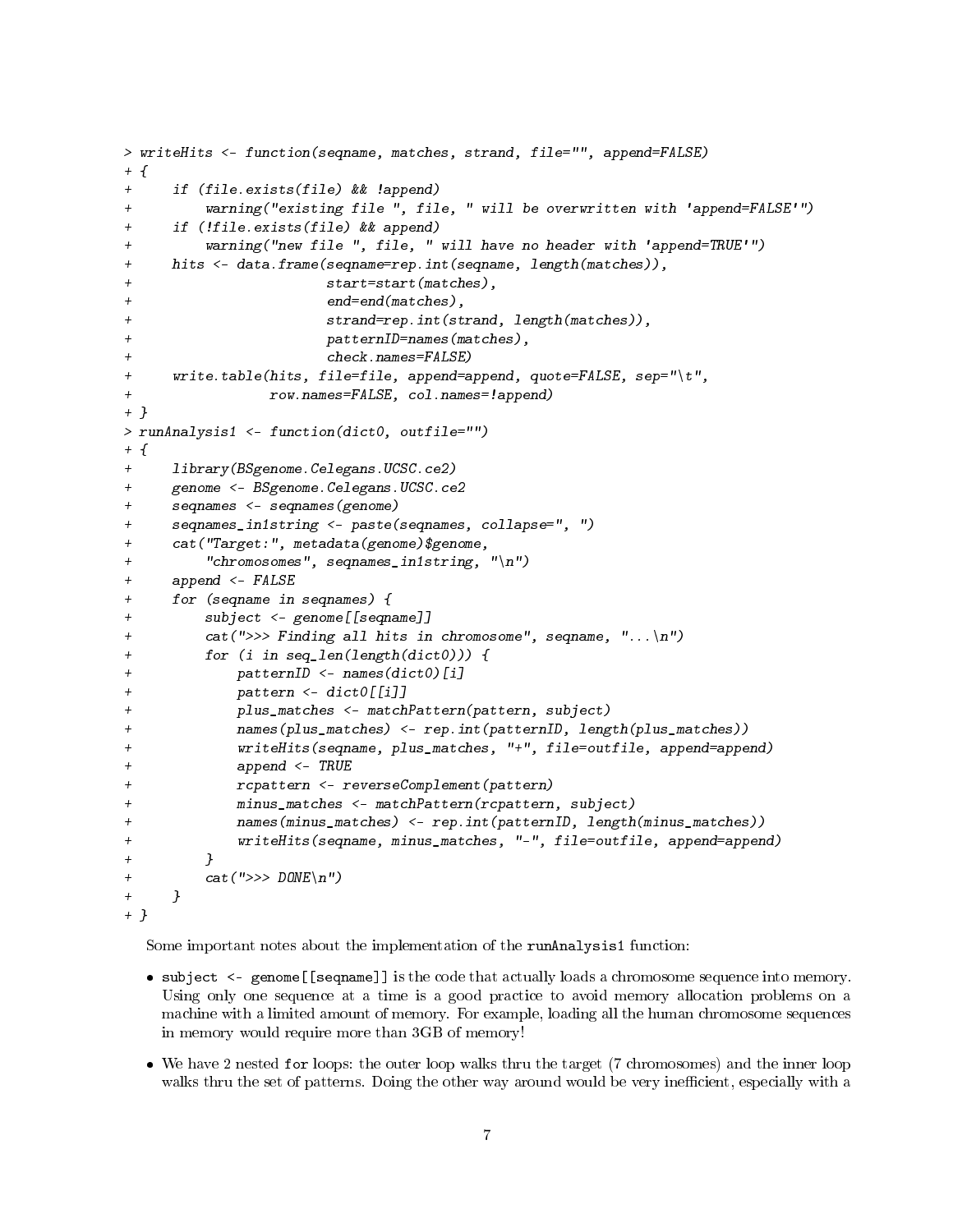bigger number of patterns because this would require to load each chromosome sequence into memory as many times as the number of patterns. runAnalysis1 loads each sequence only once.

• We find the matches in the minus strand (minus\_matches) by first taking the reverse complement of the current pattern (with rcpattern <- reverseComplement(pattern)) and NOT by taking the reverse complement of the current subject.

Now we are ready to run the analysis and put the results in the "ce2dict0\_ana1.txt" file:

```
> runAnalysis1(ce2dict0, outfile="ce2dict0_ana1.txt")
```

```
Target: ce2 chromosomes chrI, chrII, chrIII, chrIV, chrV, chrX, chrM
>>> Finding all hits in chromosome chrI ...
>>> DONE
>>> Finding all hits in chromosome chrII ...
>>> DONE
>>> Finding all hits in chromosome chrIII ...
>>> DONE
>>> Finding all hits in chromosome chrIV ...
>>> DONE
>>> Finding all hits in chromosome chrV ...
>>> DONE
>>> Finding all hits in chromosome chrX ...
>>> DONE
>>> Finding all hits in chromosome chrM ...
>>> DONE
```
Here is some very simple example of post analysis:

Get the total number of hits:

```
> hits1 <- read.table("ce2dict0_ana1.txt", header=TRUE)
> nrow(hits1)
```
[1] 79

- Get the number of hits per chromosome:
	- > table(hits1\$seqname)

chrI chrII chrIII chrIV chrM chrV chrX 11 5 16 8 8 15 16

Get the number of hits per pattern:

```
> hits1_table <- table(hits1$patternID)
> hits1_table
```
pattern01 pattern02 pattern03 pattern04 pattern06 pattern07 pattern08 pattern09 1 1 1 2 1 1 1 pattern10 pattern11 pattern12 pattern13 pattern14 pattern15 pattern16 pattern17 1 1 1 1 1 1 1 1 1 pattern18 pattern19 pattern20 pattern21 pattern22 pattern23 pattern24 pattern25 1 9 1 10 2 1 1 1 pattern26 pattern27 pattern28 pattern29 pattern30 pattern31 pattern32 pattern33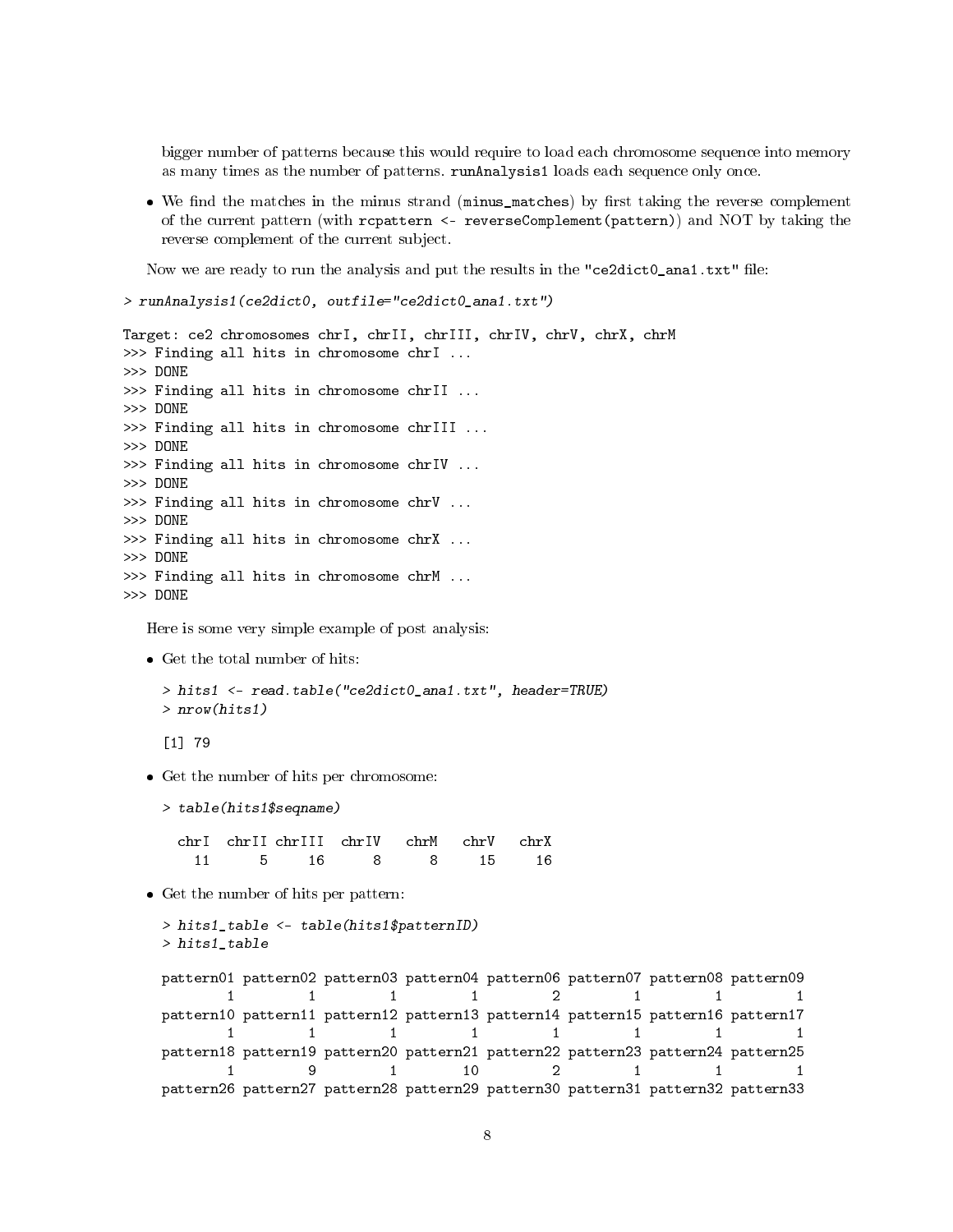```
1 1 1 1 1 1 1 1
pattern34 pattern35 pattern36 pattern37 pattern38 pattern39 pattern40 pattern41
    2 1 1 7 1 1 1 1
pattern42 pattern43 pattern44 pattern45 pattern46 pattern47 pattern48 pattern49
    1 5 1 1 1 1 1 1
pattern50
    1
```
 $\bullet$  Get the pattern(s) with the higher number of hits:

```
> hits1_table[hits1_table == max(hits1_table)] # pattern(s) with more hits
```

```
pattern21
       10
```
 $\bullet$  Get the pattern(s) with no hits:

```
> setdiff(names(ce2dict0), hits1$patternID) # pattern(s) with no hits
```

```
[1] "pattern05"
```
 $\bullet$  And finally a function that can be used to plot the hits:

```
> plotGenomeHits <- function(bsgenome, seqnames, hits)
+ {
+ chrlengths <- seqlengths(bsgenome)[seqnames]
+ XMAX <- max(chrlengths)
+ YMAX <- length(seqnames)
+ plot.new()
+ plot.window(c(1, XMAX), c(0, YMAX))
+ axis(1)
+ axis(2, at=seq_len(length(seqnames)), labels=rev(seqnames), tick=FALSE, las=1)
+ ## Plot the chromosomes
+ for (i in seq_len(length(seqnames)))
+ lines(c(1, chrlengths[i]), c(YMAX + 1 - i, YMAX + 1 - i), type="l")
+ ## Plot the hits
+ for (i in seq_len(nrow(hits))) {
+ seqname <- hits$seqname[i]
+ y0 <- YMAX + 1 - match(seqname, seqnames)
+ if (hits$strand[i] == " +") {
+ y <- y0 + 0.05
+ col \leftarrow "red"+ } else {
+ y <- y0 - 0.05
+ col <- "blue"
+ }
+ lines(c(hits$start[i], hits$end[i]), c(y, y), type="l", col=col, lwd=3)
+ }
+ }
```
Plot the hits found by runAnalysis1 with:

```
> plotGenomeHits(genome, seqnames(genome), hits1)
```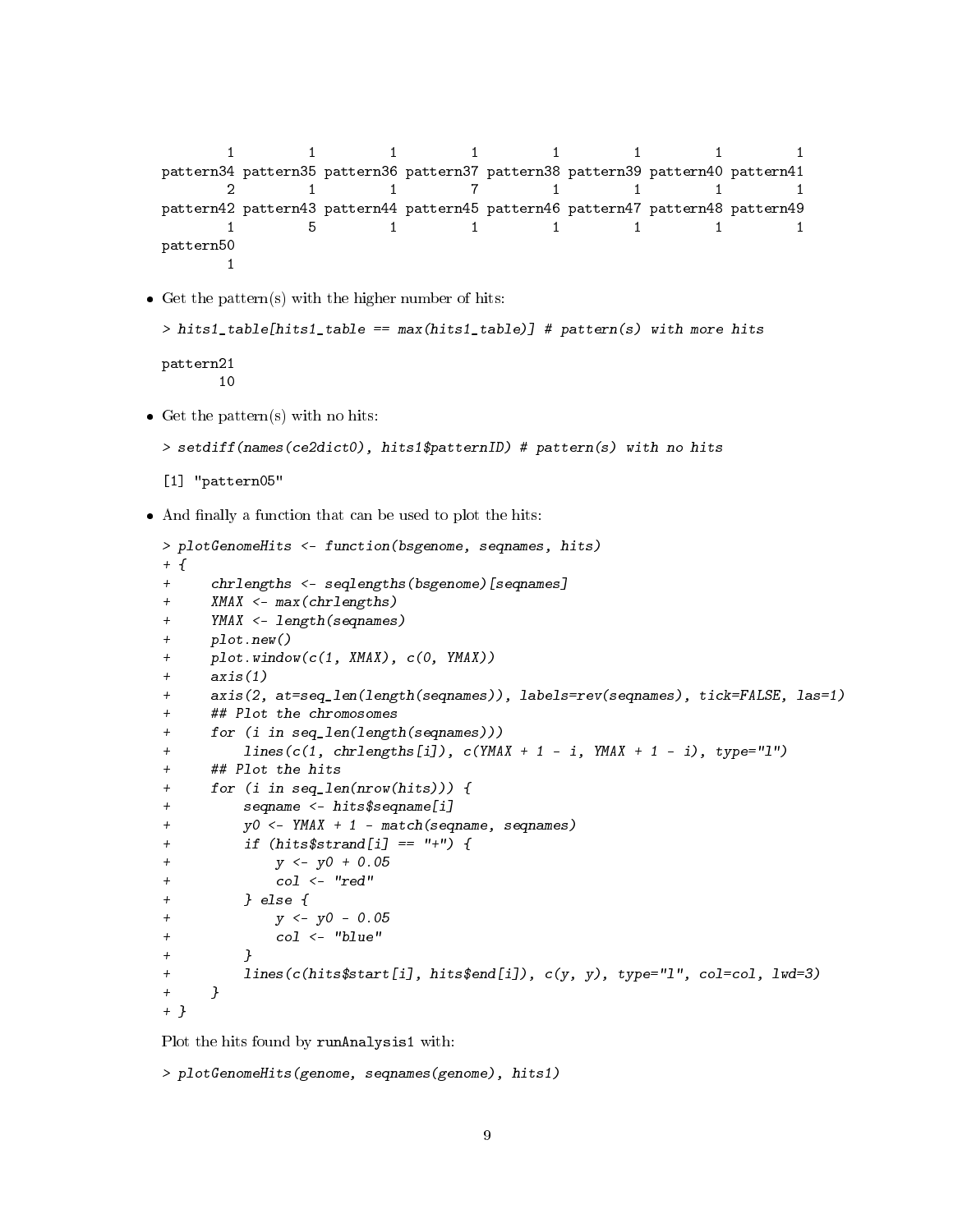#### <span id="page-9-0"></span>4 Some precautions when using matchPattern

Improper use of  $matchPattern$  (or  $countPattern$ ) can affect performance.

If needed, the matchPattern and countPattern methods convert their first argument (the pattern) to an object of the same class than their second argument (the subject) before they pass it to the subroutine that actually implements the fast search algorithm.

So if you need to reuse the same pattern a high number of times, it's a good idea to convert it *before* to pass it to the *matchPattern* or *countPattern* method. This way the conversion is done only once:

```
> library(hgu95av2probe)
> tmpseq <- DNAStringSet(hgu95av2probe$sequence)
> someStats <- function(v)
+ {
+ GC <- DNAString("GC")
+ CG <- DNAString("CG")
+ sapply(seq_len(length(v)),
+ function(i) {
+ y <- v[[i]]
+ c(alphabetFrequency(y)[1:4],
+ GC=countPattern(GC, y),
+ CG=countPattern(CG, y))
+ }
+ )
+ }
> someStats(tmpseq[1:10])
  [,1] [,2] [,3] [,4] [,5] [,6] [,7] [,8] [,9] [,10]
A 1 5 6 4 4 2 4 5 9 2
C 10 5 4 7 5 7 10 8 7 10
G 6 5 3 8 8 6 4 5 4 4
T 8 10 12 6 8 10 7 7 5 9
GC 2 1 1 4 3 2 2 2 1 1
CG 0 0 0 2 1 1 0 0 0 0
```
#### <span id="page-9-1"></span>5 Masking the chromosome sequences

Starting with Bioconductor 2.2, the chromosome sequences in a *BSgenome data package* can have built-in masks. Starting with Bioconductor 2.3, there can be up to 4 built-in masks per sequence. These will always be (in this order): (1) the mask of assembly gaps, (2) the mask of intra-contig ambiguities, (3) the mask of repeat regions that were determined by the RepeatMasker software, and (4) the mask of repeat regions that were determined by the Tandem Repeats Finder software (where only repeats with period less than or equal to 12 were kept).

For a given package, all the sequences will always have the same number of masks.

```
> library(BSgenome.Hsapiens.UCSC.hg38.masked)
> genome <- BSgenome.Hsapiens.UCSC.hg38.masked
> chrY <- genome$chrY
> chrY
57227415-letter MaskedDNAString object (# for masking)
seq: ####################################...####################################
masks:
```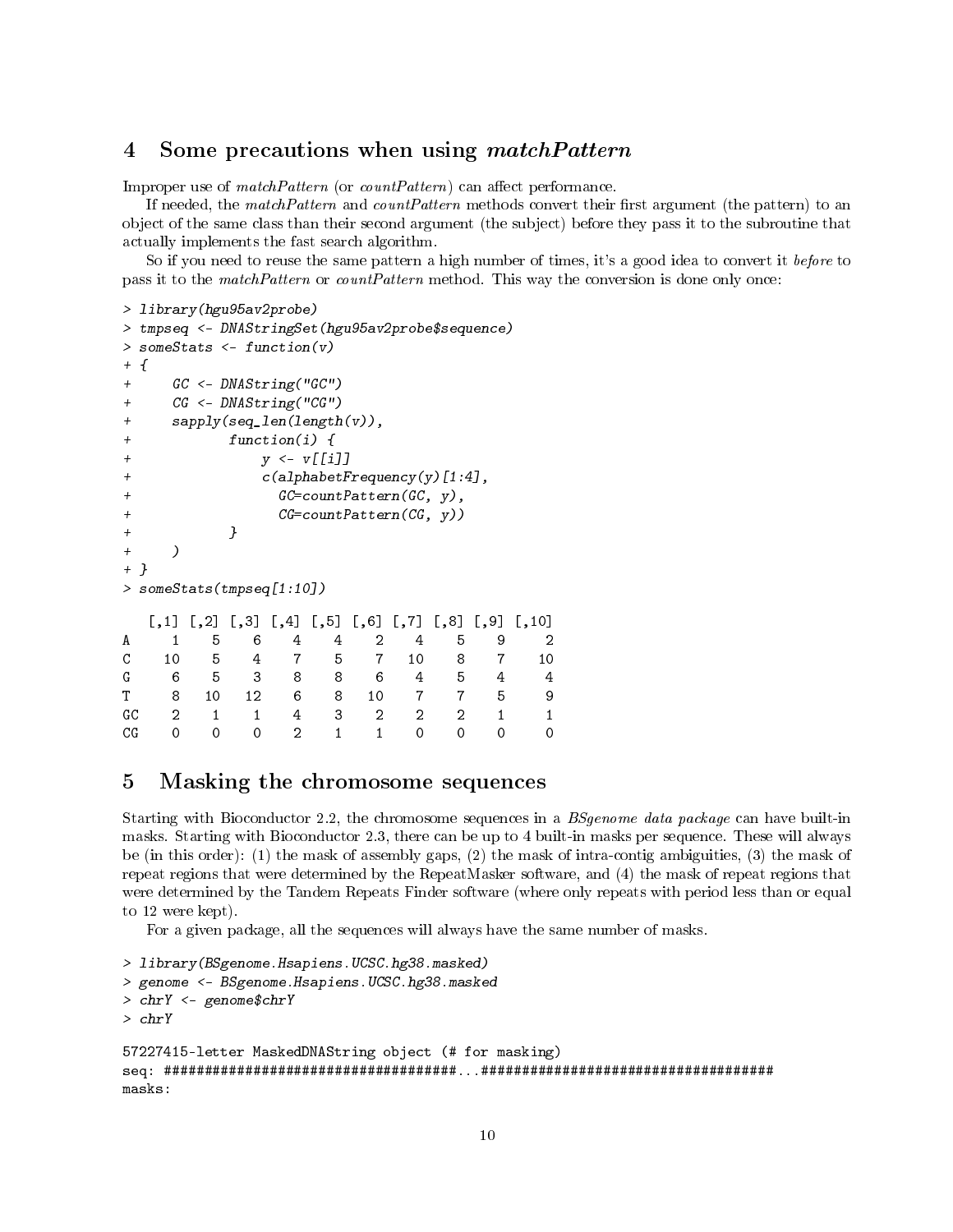```
maskedwidth maskedratio active names desc
1 30812367 5.384197e-01 TRUE AGAPS assembly gaps
2 5 8.737071e-08 TRUE AMB intra-contig ambiguities
3 16525661 2.887718e-01 FALSE RM RepeatMasker
4 872171 1.524044e-02 FALSE TRF Tandem Repeats Finder [period<=12]
all masks together:
 maskedwidth maskedratio
   47464316 0.8293982
all active masks together:
 maskedwidth maskedratio
   30812372 0.5384198
> chrM <- genome$chrM
> chrM
16569-letter MaskedDNAString object (# for masking)
seq: GATCACAGGTCTATCACCCTATTAACCACTCACGGG...AGCCCACACGTTCCCCTTAAATAAGACATCACGATG
masks:
 maskedwidth maskedratio active names desc
1 0 0.000000e+00 TRUE AGAPS assembly gaps (empty)
2 1 6.035367e-05 TRUE AMB intra-contig ambiguities
3 418 2.522784e-02 FALSE RM RepeatMasker
4 0 0.000000e+00 FALSE TRF Tandem Repeats Finder [period<=12]
all masks together:
 maskedwidth maskedratio
       419 0.02528819
all active masks together:
 maskedwidth maskedratio
         1 6.035367e-05
```
The built-in masks are named consistenly across all the BSgenome data packages available in Bioconductor:

| Name           | Active by default   Short description |                          | <sup>1</sup> Long description                                      |
|----------------|---------------------------------------|--------------------------|--------------------------------------------------------------------|
| $AGAPS$   yes  |                                       | assembly gaps            | Masks the big N-blocks that have been placed between the con       |
| $\mathbf{AMB}$ |                                       | intra-contig ambiguities | $s$   Masks any IUPAC ambiguity letter that was found in the conti |
| RM             |                                       | RepeatMasker             | Masks the repeat regions determined by the RepeatMasker soft       |
| TRF            |                                       | Tandem Repeats Finder    | Masks the tandem repeat regions that were determined by the        |

Table 1: The built-in masks provided by the BSgenome data packages.

When displaying a masked sequence (here a *MaskedDNAString* object), the masked width and masked ratio are reported for each individual mask, as well as for all the masks together, and for all the active masks together. The masked width is the total number of nucleotide positions that are masked and the masked ratio is the masked width divided by the length of the sequence.

To activate a mask, use the *active* replacement method in conjonction with the masks method. For example, to activate the RepeatMasker mask, do:

> active(masks(chrY))["RM"] <- TRUE

```
> chrY
```
57227415-letter MaskedDNAString object (# for masking) seq: ####################################...####################################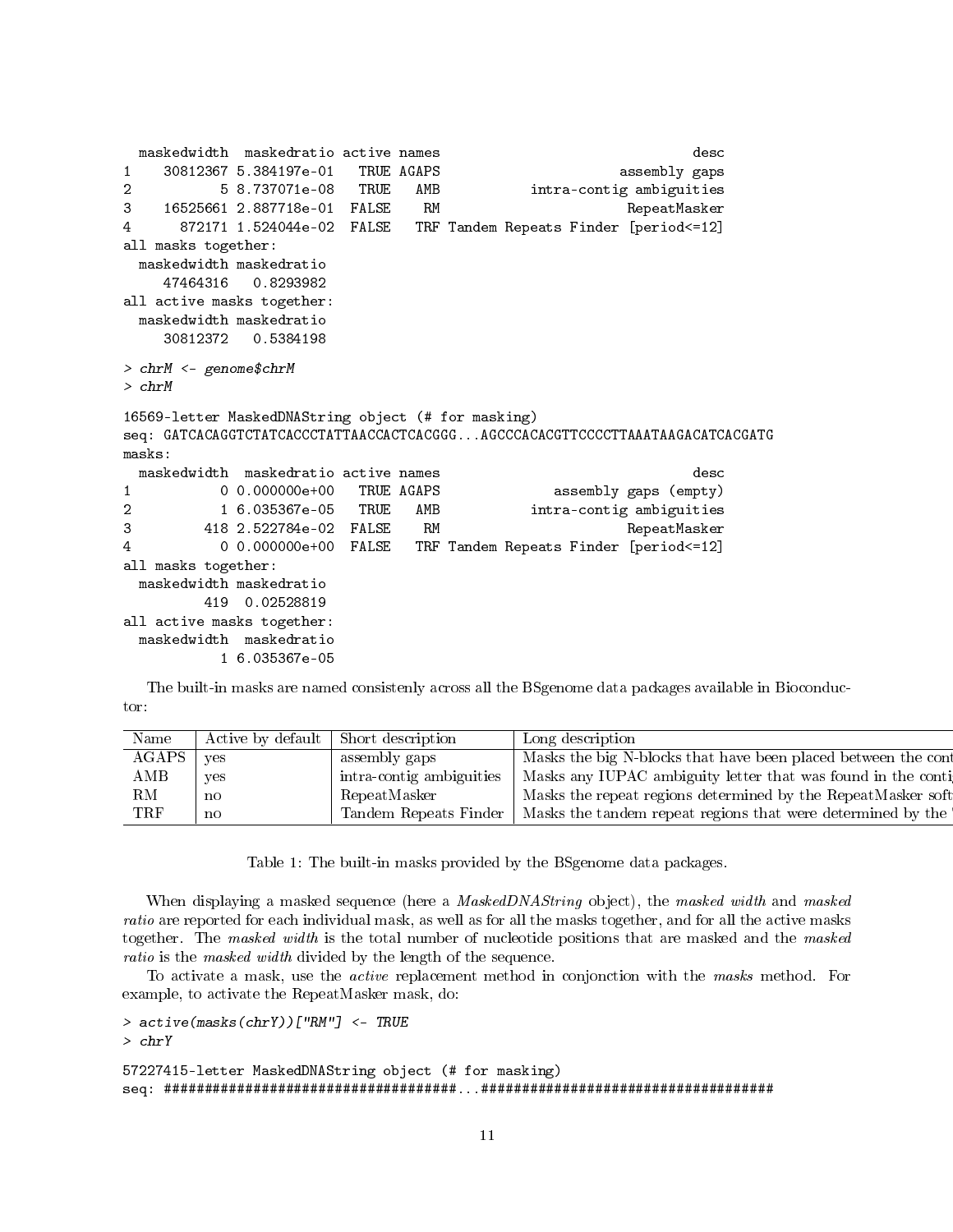| masks:         |                     |                                      |     |                                          |                          |      |
|----------------|---------------------|--------------------------------------|-----|------------------------------------------|--------------------------|------|
|                |                     | maskedwidth maskedratio active names |     |                                          |                          | desc |
| $1 \quad$      |                     | 30812367 5.384197e-01 TRUE AGAPS     |     |                                          | assembly gaps            |      |
| $2^{\circ}$    |                     | 5 8.737071e-08 TRUE                  | AMB |                                          | intra-contig ambiguities |      |
|                |                     | 3 16525661 2.887718e-01 TRUE         | RM  |                                          | RepeatMasker             |      |
| $\overline{4}$ |                     | 872171 1.524044e-02 FALSE            |     | TRF Tandem Repeats Finder [period <= 12] |                          |      |
|                | all masks together: |                                      |     |                                          |                          |      |
|                |                     | maskedwidth maskedratio              |     |                                          |                          |      |
|                |                     | 47464316 0.8293982                   |     |                                          |                          |      |
|                |                     | all active masks together:           |     |                                          |                          |      |
|                |                     | maskedwidth maskedratio              |     |                                          |                          |      |
|                |                     | 47337931 0.8271897                   |     |                                          |                          |      |

As you can see, the masked width for all the active masks together (i.e. the total number of nucleotide positions that are masked by at least one active mask) is now the same as for the first mask. This represents a masked ratio of about 83%.

Now when we use a function that is *mask aware*, like alphabetFrequency, the masked regions of the input sequence are ignored:

> active(masks(chrY)) <- FALSE

> active(masks(chrY))["AGAPS"] <- TRUE

> alphabetFrequency(unmasked(chrY))

| А       |         |                           |         |         |   | М | R |            | W |   |
|---------|---------|---------------------------|---------|---------|---|---|---|------------|---|---|
| 7886192 | 5285789 | 5286894                   |         | 7956168 |   |   |   |            |   |   |
|         |         | K                         |         | Н       |   | D | В |            |   |   |
|         |         |                           |         | 0       |   | Ω |   | 0 30812372 |   |   |
|         |         |                           |         |         |   |   |   |            |   |   |
|         |         |                           |         |         |   |   |   |            |   |   |
|         |         | > alphabetFrequency(chrY) |         |         |   |   |   |            |   |   |
| A       |         | G                         |         |         | М | R |   | W          |   | Κ |
|         |         | 7886192 5285789 5286894   | 7956168 |         |   |   |   |            |   |   |

V H D B N - + . 0 0 0 0 5 0 0 0

This output indicates that, for this chromosome, the assembly gaps correspond exactly to the regions in the sequence that were filled with the letter N. Note that this is not always the case: sometimes Ns, and other IUPAC ambiguity letters, can be found inside the contigs.

When coercing a MaskedXString object to an XStringViews object, each non-masked region in the original sequence is converted into a view on the sequence:

> as(chrY, "XStringViews")

Views on a 57227415-letter DNAString subject subject: NNNNNNNNNNNNNNNNNNNNNNNNNNNNNNNNNN...NNNNNNNNNNNNNNNNNNNNNNNNNNNNNNNNNN views:

|                   | start | end width |                                                                     |
|-------------------|-------|-----------|---------------------------------------------------------------------|
| $\lceil 1 \rceil$ | 10001 |           | 44821 34821 [CTAACCCTAACCCTAACCCTAAGGTCTCATTGAGGACAGATA]            |
| $\Gamma$ 21       |       |           | 94822 133871 39050 [CCCTCTTCCTGTCACGGCCCGGCCTAATGCAGACTCTAAAGG]     |
| <u>ГЗ1 -</u>      |       |           | 222347 226276 3930 [ACCCTAACCCTAACCCTAACCCTCCTTCCCTCGGCGCCATCC]     |
| Г41 —             |       |           | 226352 1949345 1722994 [CCCGCTCCTCCCCTCGGGACCGTCATAACAAGAACCAAGATC] |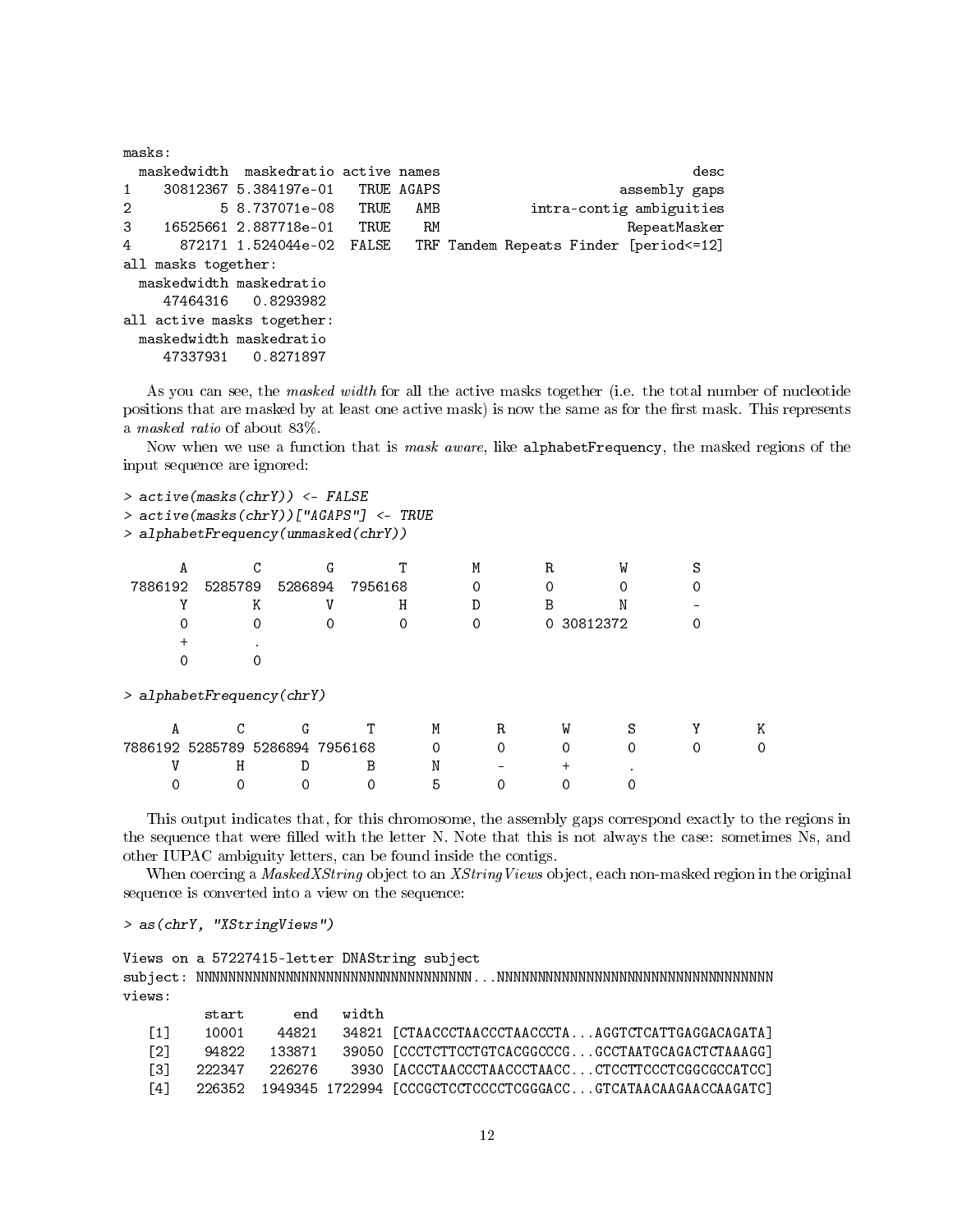[5] 2132995 2137388 4394 [TGTCTGTGTATGTATATATAT...CCTCTCCCATCATCATCATCA] ... ... ... ... ... [51] 21748372 21750013 1642 [GAAGTAAGCATTCCTGTATTA...TCCAGCCAAGGTGACAGGGCA] [52] 21750315 21789281 38967 [CTGTACTTTACAGTCTTGCTT...AGCAGCCAAATCTGCAGTCAT] [53] 21805282 26673214 4867933 [AAGCTTTGGCTAATATATCTC...GAGTGGTGCAGAGTGGAATTC] [54] 56673215 56771509 98295 [GAATTCATTGGAATGGAAGGG...GATTGGAATGGAATGGAATTC] [55] 56821510 57217415 395906 [GAATTCAACATTATTCTTGTT...GGTGTGGTGTGTGGGTGTGGT]

This can be used in conjonction with the gaps method to see the gaps between the views i.e. the masked regions themselves:

```
> gaps(as(chrY, "XStringViews"))
```
To extract the sizes of the assembly gaps:

```
> width(gaps(as(chrY, "XStringViews")))
```

| $\lceil 1 \rceil$  | 10000 | 50000 | 88475 | 75    | 183649 | 100            | 8260  | 50000 |
|--------------------|-------|-------|-------|-------|--------|----------------|-------|-------|
| T91                | 847   | 2052  | 50000 | 50000 | 50000  | 12393          | 1432  | 995   |
| [17]               | 2486  | 2727  | 329   | 50000 | 25     | 808            | 534   | 2235  |
| $\lceil 25 \rceil$ | 679   | 1523  | 1659  | 582   | 1078   | 899            | 908   | 1590  |
| T331               | 628   | 25    | 783   | 518   | 255    | 892            | 818   | 780   |
| F411               | 50000 | 267   | 38    | 1807  | 20     | 140            | 20    | 328   |
| [49]               | 50000 | 1899  | 508   | 301   |        | 16000 30000000 | 50000 | 10000 |
|                    |       |       |       |       |        |                |       |       |

Note that, if applied directly to chry, gaps returns a MaskedDNAString object with a single mask masking the regions that are not masked in the original object:

> gaps(chrY)

```
57227415-letter MaskedDNAString object (# for masking)
seq: NNNNNNNNNNNNNNNNNNNNNNNNNNNNNNNNNNNN...NNNNNNNNNNNNNNNNNNNNNNNNNNNNNNNNNNNN
masks:
```

```
maskedwidth maskedratio active
```

```
1 26415048 0.4615803 TRUE
```
> alphabetFrequency(gaps(chrY))

| А | C         | G | т | M        | R | W        | S                        |
|---|-----------|---|---|----------|---|----------|--------------------------|
| 0 | 0         |   |   | ∩        |   | 0        | 0                        |
| v | Κ         |   | Η | D        | Β | N        | $\overline{\phantom{0}}$ |
| 0 | 0         |   |   | $\Omega$ | 0 | 30812367 | 0                        |
|   | $\bullet$ |   |   |          |   |          |                          |
| 0 |           |   |   |          |   |          |                          |

In fact, for any *MaskedDNAString* object, the following should always be TRUE, whatever the masks are:

```
> af0 <- alphabetFrequency(unmasked(chrY))
> af1 <- alphabetFrequency(chrY)
> af2 <- alphabetFrequency(gaps(chrY))
> a11(af0 == af1 + af2)
```
[1] TRUE

With all chrY masks active: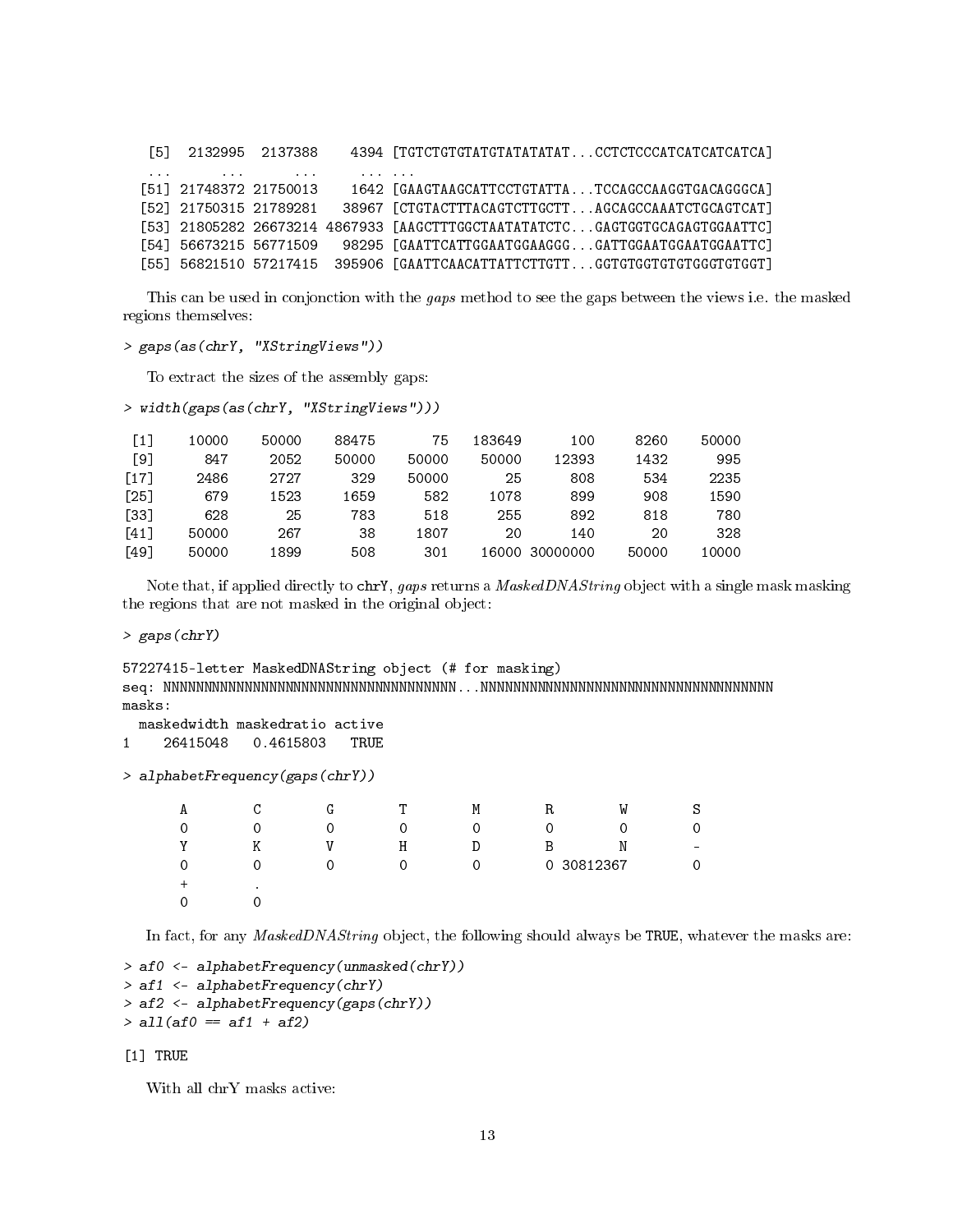```
> active(masks(chrY)) <- TRUE
> af1 <- alphabetFrequency(chrY)
> af1
   A C G T M R W S Y K
2994088 1876822 1889305 3002884 0 0 0 0 0 0
   V H D B N - + .
   0 0 0 0 0 0 0 0
> gaps(chrY)
57227415-letter MaskedDNAString object (# for masking)
seq: NNNNNNNNNNNNNNNNNNNNNNNNNNNNNNNNNNNN...NNNNNNNNNNNNNNNNNNNNNNNNNNNNNNNNNNNN
masks:
 maskedwidth maskedratio active
1 9763099 0.1706018 TRUE
> af2 <- alphabetFrequency(gaps(chrY))
> af2
    A C G T M R W S
4892104 3408967 3397589 4953284 0 0 0 0
    Y K V H D B N -
    0 0 0 0 0 0 30812372 0
    + .
    0 0
> all(af0 == af1 + af2)
```
[1] TRUE

Now let's compare three different ways of finding all the occurences of the "CANNTG" consensus sequence in chrY. The Ns in this pattern need to be treated as wildcards i.e. they must match any letter in the subject.

Without the mask feature, the first way to do it would be to use the fixed=FALSE option in the call to matchPattern (or countPattern):

```
> Ebox <- "CANNTG"
> active(masks(chrY)) <- FALSE
> countPattern(Ebox, chrY, fixed=FALSE)
```
[1] 30953762

The problem with this method is that the Ns in the subject are also treated as wildcards hence the abnormally high number of matches. A better method is to specify the side of the matching problem (i.e. pattern or subject) where the Ns should be treated as wildcards:

```
> countPattern(Ebox, chrY, fixed=c(pattern=FALSE,subject=TRUE))
```
[1] 141609

Finally, countPattern being mask aware, this can be achieved more efficiently by just masking the assembly gaps and ambiguities:

```
> active(masks(chrY))[c("AGAPS", "AMB")] <- TRUE
> alphabetFrequency(chrY, baseOnly=TRUE) # no ambiguities
```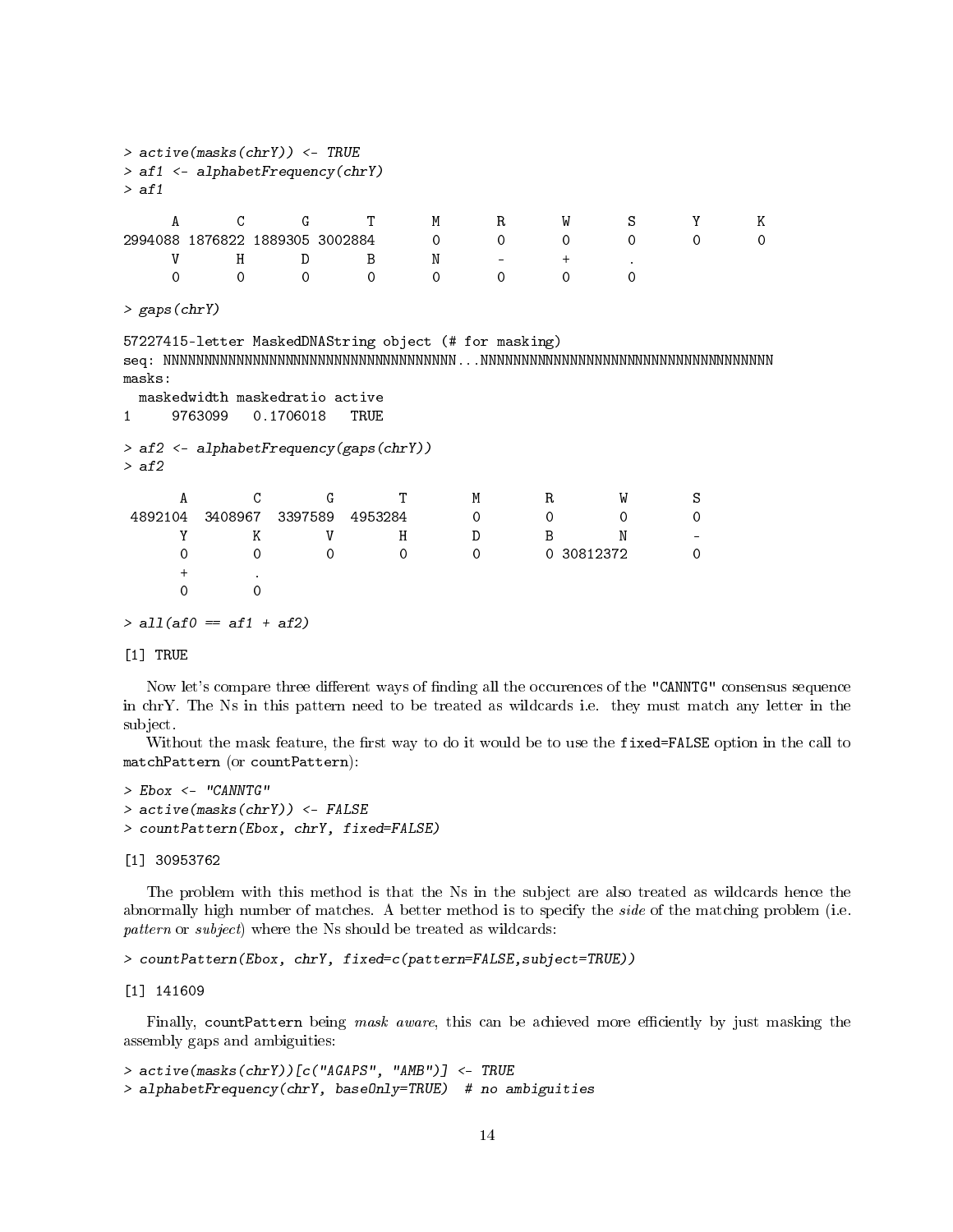A C G T other 7886192 5285789 5286894 7956168 0 > countPattern(Ebox, chrY, fixed=FALSE)

[1] 141609

Note that some chromosomes can have Ns outside the assembly gaps:

```
> chr2 <- genome$chr2
> active(masks(chr2))[-2] <- FALSE
> alphabetFrequency(gaps(chr2))
  A C G T M R W S Y K V H D B N -
  0 0 0 0 0 0 0 0 0 0 0 0 0 0 2913 0
  + .
  0 0
```
so it is recommended to always keep the AMB mask active (in addition to the AGAPS mask) whatever the sequence is.

Note that not all functions that work with an XString input are mask aware but more will be added in the near future. However, most of the times there is a alternate way to exclude some arbitrary regions from an analysis without having to use mask aware functions. This is described below in the Hard masking section.

## <span id="page-14-0"></span>6 Hard masking

coming soon...

## <span id="page-14-1"></span>7 Injecting known SNPs in the chromosome sequences

coming soon...

## <span id="page-14-2"></span>8 Finding all the patterns of a constant width dictionary in an entire genome

The matchPDict function can be used instead of matchPattern for the kind of analysis described in the Finding an arbitrary nucleotide pattern in an entire genome section but it will be much faster (between 100x and 10000x faster depending on the size of the input dictionary). Note that a current limitation of matchPDict is that it only works with a dictionary of DNA patterns where all the patterns have the same number of nucleotides (constant width dictionary). See ?matchPDict for more information.

Here is how our runAnalysis1 function can be modified in order to use matchPDict instead of matchPattern:

```
> runOneStrandAnalysis <- function(dict0, bsgenome, seqnames, strand,
+ outfile="", append=FALSE)
+ {
+ cat("\nTarget: strand", strand, "of", metadata(bsgenome)$genome,
+ "chromosomes", paste(seqnames, collapse=", "), "\n")
+ if (strand == "-"+ dict0 <- reverseComplement(dict0)
     pdict \leftarrow PDict(dict0)
```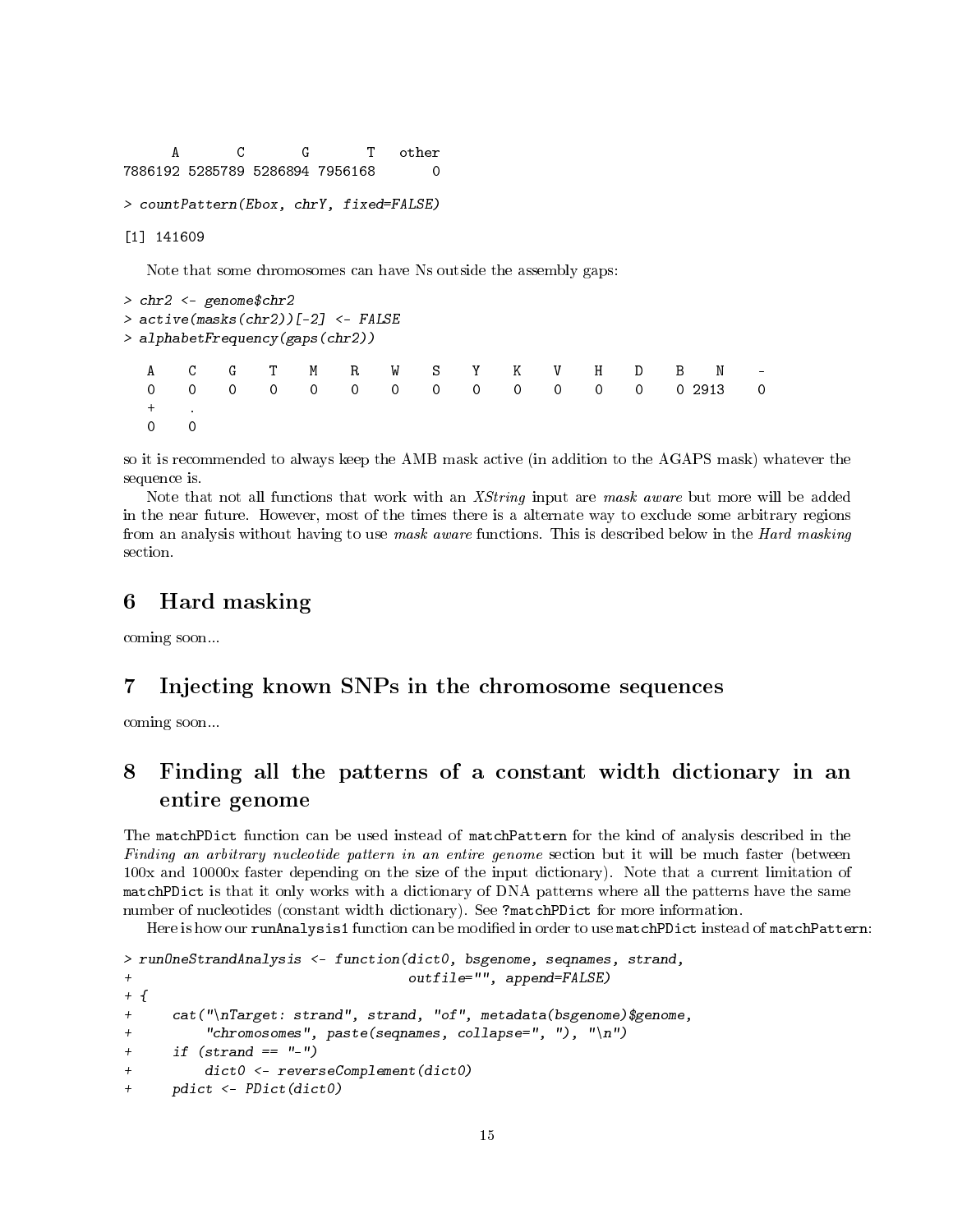```
+ for (seqname in seqnames) {
+ subject <- bsgenome[[seqname]]
+ cat(">>> Finding all hits in strand", strand, "of chromosome", seqname, "...\n")
+ mindex <- matchPDict(pdict, subject)
+ matches <- extractAllMatches(subject, mindex)
+ writeHits(seqname, matches, strand, file=outfile, append=append)
+ append <- TRUE
+ cat(">>> DONE\n")
+ }
+ }
> runAnalysis2 <- function(dict0, outfile="")
+ {
+ library(BSgenome.Celegans.UCSC.ce2)
+ genome <- BSgenome.Celegans.UCSC.ce2
+ seqnames <- seqnames(genome)
     runOneStrandAnalysis(dict0, genome, seqnames, "+", outfile=outfile, append=FALSE)
+ runOneStrandAnalysis(dict0, genome, seqnames, "-", outfile=outfile, append=TRUE)
+ }
```
Remember that matchPDict only works if all the patterns in the input dictionary have the same length so for this 2nd analysis, we will truncate the patterns in ce2dict0 to 15 nucleotides:

```
> ce2dict0cw15 <- DNAStringSet(ce2dict0, end=15)
```
Now we can run this 2nd analysis and put the results in the "ce2dict0cw15\_ana2.txt" file:

```
> runAnalysis2(ce2dict0cw15, outfile="ce2dict0cw15_ana2.txt")
```

```
Target: strand + of ce2 chromosomes chrI, chrII, chrIII, chrIV, chrV, chrX, chrM
>>> Finding all hits in strand + of chromosome chrI ...
>>> DONE
>>> Finding all hits in strand + of chromosome chrII ...
>>> DONE
>>> Finding all hits in strand + of chromosome chrIII ...
>>> DONE
>>> Finding all hits in strand + of chromosome chrIV ...
>>> DONE
>>> Finding all hits in strand + of chromosome chrV ...
>>> DONE
>>> Finding all hits in strand + of chromosome chrX ...
>>> DONE
>>> Finding all hits in strand + of chromosome chrM ...
>>> DONE
Target: strand - of ce2 chromosomes chrI, chrII, chrIII, chrIV, chrV, chrX, chrM
>>> Finding all hits in strand - of chromosome chrI ...
>>> DONE
>>> Finding all hits in strand - of chromosome chrII ...
>>> DONE
>>> Finding all hits in strand - of chromosome chrIII ...
>>> DONE
>>> Finding all hits in strand - of chromosome chrIV ...
>>> DONE
```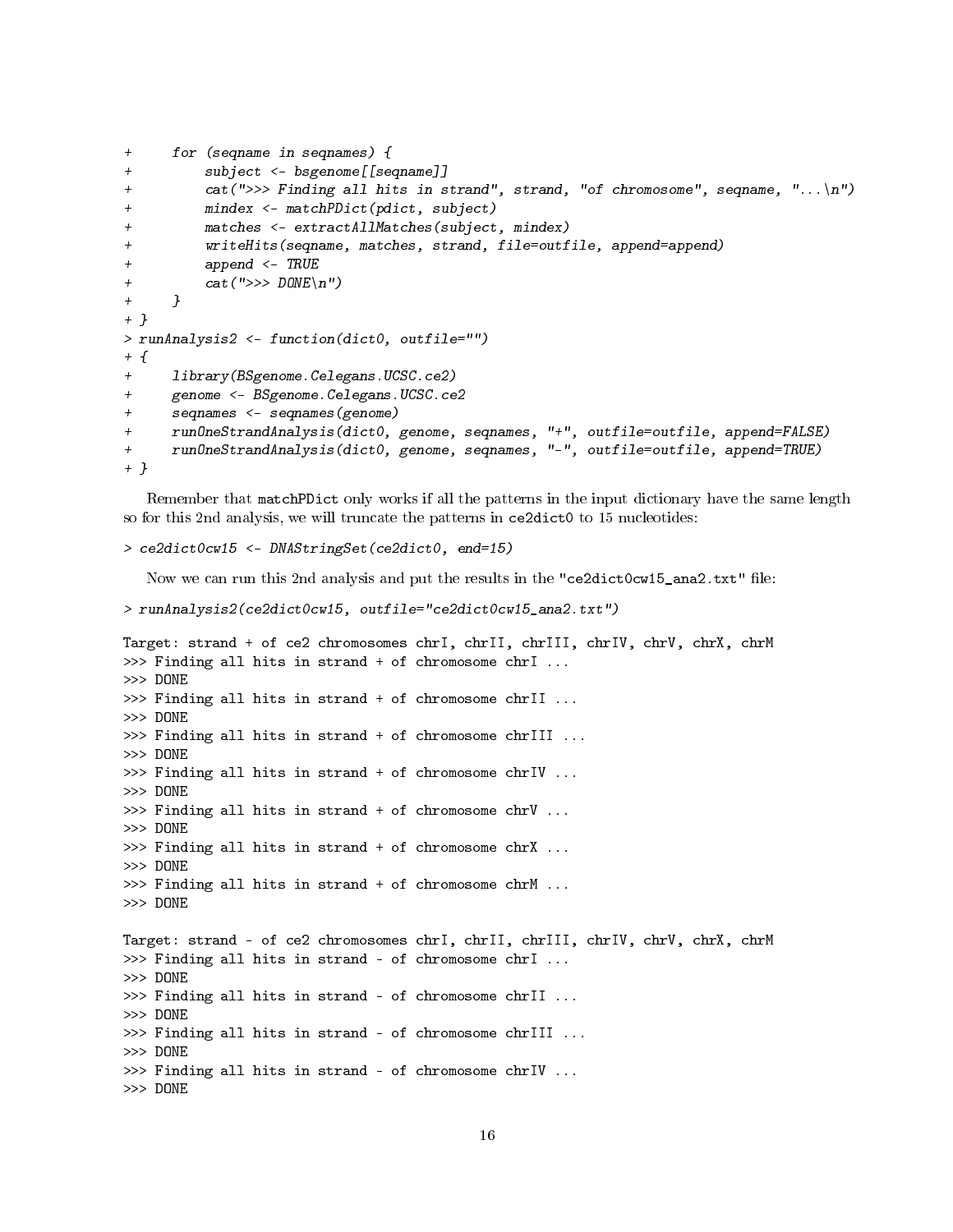```
>>> Finding all hits in strand - of chromosome chrV ...
>>> DONE
>>> Finding all hits in strand - of chromosome chrX ...
>>> DONE
>>> Finding all hits in strand - of chromosome chrM ...
>>> DONE
```
#### <span id="page-16-0"></span>9 Session info

```
> sessionInfo()
R version 4.2.0 RC (2022-04-19 r82224)
Platform: x86_64-pc-linux-gnu (64-bit)
Running under: Ubuntu 20.04.4 LTS
Matrix products: default
BLAS: /home/biocbuild/bbs-3.15-bioc/R/lib/libRblas.so
LAPACK: /home/biocbuild/bbs-3.15-bioc/R/lib/libRlapack.so
locale:
 [1] LC_CTYPE=en_US.UTF-8 LC_NUMERIC=C
 [3] LC TIME=en GB LC COLLATE=C
 [5] LC_MONETARY=en_US.UTF-8 LC_MESSAGES=en_US.UTF-8
 [7] LC PAPER=en US.UTF-8 LC NAME=C
[9] LC_ADDRESS=C LC_TELEPHONE=C
[11] LC_MEASUREMENT=en_US.UTF-8 LC_IDENTIFICATION=C
attached base packages:
[1] stats4 stats graphics grDevices utils datasets methods
[8] base
other attached packages:
 [1] BSgenome.Hsapiens.UCSC.hg38.masked_1.4.4
 [2] BSgenome.Hsapiens.UCSC.hg38_1.4.4
 [3] hgu95av2probe_2.18.0
 [4] AnnotationDbi_1.58.0
 [5] Biobase_2.56.0
 [6] BSgenome.Celegans.UCSC.ce2_1.4.0
 [7] BSgenome_1.64.0
 [8] rtracklayer_1.56.0
 [9] GenomicRanges 1.48.0
[10] Biostrings_2.64.0
[11] GenomeInfoDb_1.32.0
[12] XVector_0.36.0
[13] IRanges_2.30.0
[14] S4Vectors_0.34.0
[15] BiocGenerics_0.42.0
loaded via a namespace (and not attached):
 [1] Rcpp_1.0.8.3 compiler_4.2.0
 [3] restfulr_0.0.13 MatrixGenerics_1.8.0
```